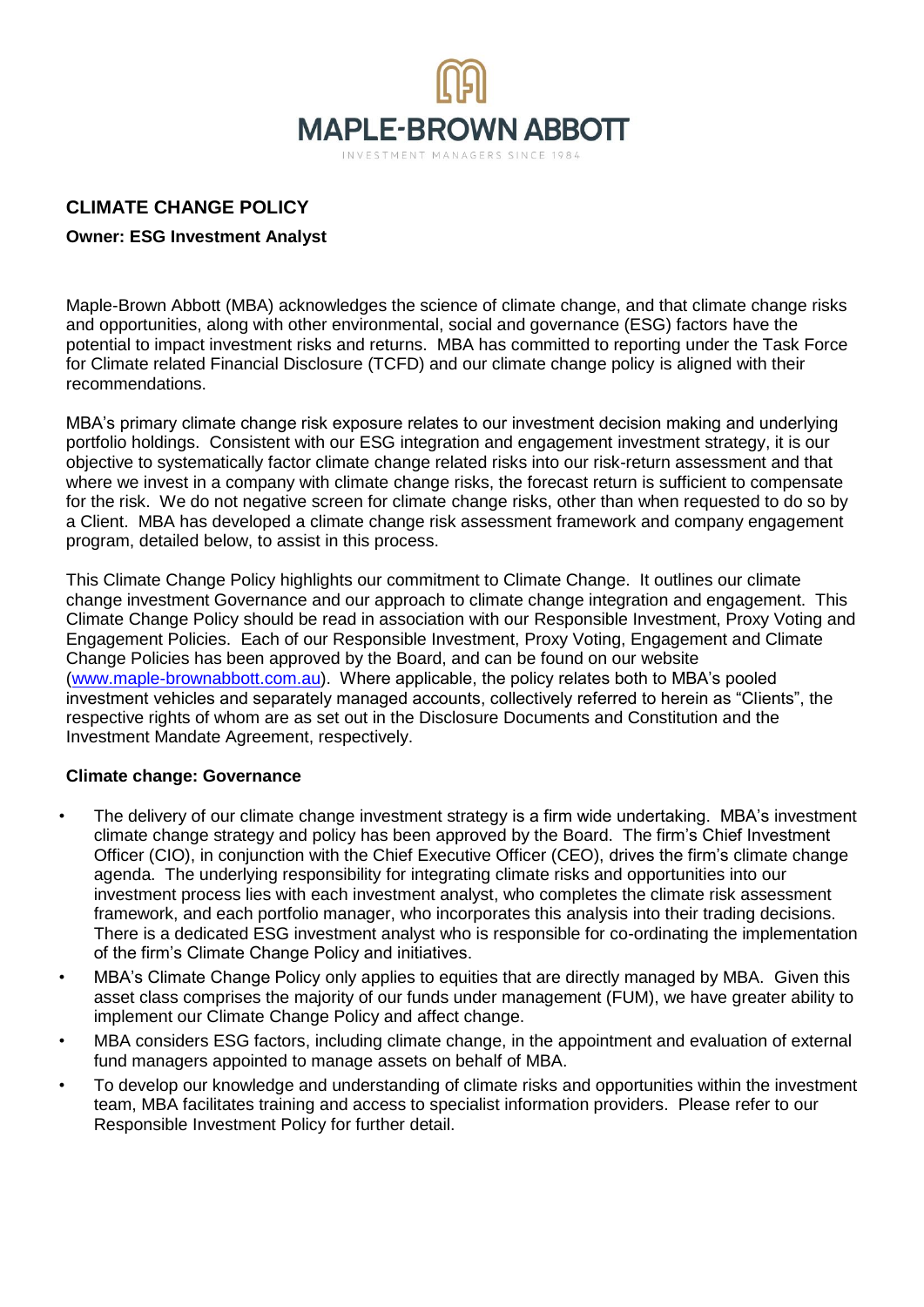- To ensure that we continually improve our ESG capabilities MBA undertakes to annually set and review objectives for its climate change related investment activities.
- ESG performance, including climate change, does contribute to the remuneration of MBA's investment professionals.
- MBA has committed to reporting under the TCFD. In addition, MBA will report on its climate change initiatives through our quarterly report, bespoke Client reporting, marketing presentations and on our website (www.maple-brownabbott.com.au).
- MBA will work with Clients to understand and incorporate their climate change investment objectives, including but not limited to, the implementation of exclusion lists, invitations to participate in company advocacy, proxy voting instructions and tailored reporting.
- MBA manages its business with consideration to its carbon emissions. MBA annually purchases offsetting carbon credits, where emission reduction opportunities are not possible. These costs are included in our budget forecasts.

### **Climate change: Defining the risks and opportunities**

- MBA typically invests over a four year investment horizon. In determining the fair value of a company, we maintain long term financial models, which include long term earnings and cashflow forecasts.
- MBA considers both transitional and physical climate risks in our climate risk assessment and investment decision making. We consider transition risks to be those that arise from the policy, regulation, market and technology changes required to transition to a low carbon economy. We consider physical risks to be those that arise from the physical effects of climate change. Physical climate risks include both acute and chronic risks. Acute risks are event driven risks such as increased severity of extreme weather events, for example, cyclones. Chronic risks refer to longer term changes in climate patterns such as sustained higher temperatures that may cause sea level rises or chronic heat waves.
- MBA considers the key climate change risks and opportunities over our four year investment horizon to include:
	- changing government energy and climate policies and regulation such as tougher emissions and energy efficiency standards and carbon pricing;
	- changes in customer demand; and
	- near term physical impacts of acute and chronic weather events.
- MBA considers the key climate change risks and opportunities over our longer term forecast period to include:
	- continued evolution of tougher government energy and climate policies;
	- changing patterns of investment, production, demand and growth; and
	- progressive physical impacts of extreme weather and increases in sea level.

There is a large spectrum of very long term risks and opportunities, ranging from, in the best case scenario, an orderly transition to a low carbon economy, and in the worst case, social, political and economic disorder from the failure to mitigate climate change risks and incurring the full impost of physical climate change.